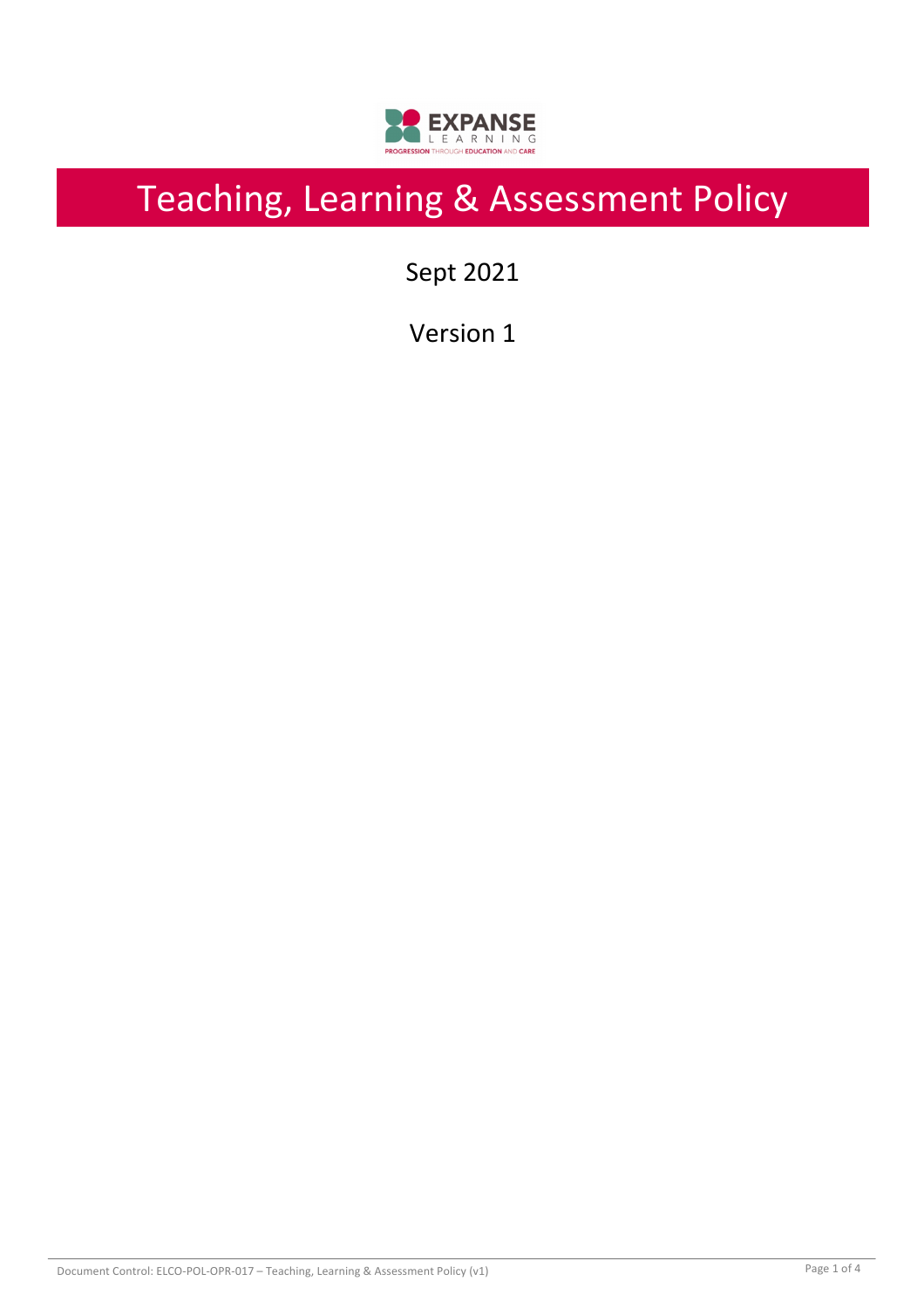#### **1. Scope**

This policy applies to all staff at Expanse Learning College (Hereafter referred to as the College).

#### **2. Context**

Functional English and maths are essential for individuals to prepare for and function in adulthood, everyday life, leisure, communities, education and employment. This policy is intended assure the quality of the students experience by developing the individual's functional English and maths skills to support learning, vocational and social activities. It also sets out our objectives in the planning, managing and delivery of English and maths.

#### **3. English**

The college will develop student commitment to lifelong learning to enhance the lives of individuals in that English equips students with a unique set of tools to understand and use throughout their lives. Our vision for English is to:

- $\circ$  deliver high-quality education in the subject which will help students to speak and write fluently so that they can communicate their ideas and emotions to others.
- o give our students a broad curriculum which develops them culturally, emotionally, intellectually, and socially.
- $\circ$  deliver functional English learning which is rooted in the belief that reading plays a key role in students' intellectual and spiritual social development.
- $\circ$  develop all the skills of language will be essential if our students are to participate fully as active members of society.
- o promote high standards of language and literacy
- $\circ$  provide necessary understanding, knowledge and skills for students to progress within life and work. It will prepare students for their next educational or employment steps.

#### **4. Maths**

Our vision for functional maths is to prepare students to understand and utilise logical reasoning, problem solving skills and the ability to think in abstract ways. It is essential to everyday life, critical to science and technology. High-quality functional mathematics education therefore provides a foundation for understanding the world, the ability to reason mathematically, and an appreciation of the subject.

#### **5. English and maths Levels**

Students specific English and maths needs are identified through a range of assessments, including Education and Health Care Plans, pre -enrolment information, meetings with professionals and BKSB initial assessment. Students will follow an individual learning pathway including embedded functional skills. For some students taking exams may not be appropriate, some students will practise skills to ensure that they do not lose the skills they have learnt. Students may need additional access arrangements which will be organised as per the procedures set by the Awarding Body. We recognise that the development of maths and English is a priority for all students, these will be embedded in all lessons wherever possible:

- o **Pre-entry Level**: Any students who are assessed to be working at a pre-entry level will be set personalised communication and calculation targets. We use Milestone assessments to determine what skills need to be taught.
- o **Entry Level** English and maths Assessments will be available on demand, internally marked and verified and then externally verified by Pearson. (English has three components Speaking and Listening, Reading and Writing at each level, which must all be passed for a candidate to achieve an overall certification. Maths will have a single assessment at each level).
- o **Level 1 and Level 2** English and maths Assessments are completed by either formal paper based or on-line assessment. These will be ordered from Pearson in advance.

#### **6. Resources**

Resources for the delivery of functional English and maths learning are stored both in the classroom and centrally so it can be linked within other lessons. We have a range of materials including BKSB pre-entry resources to support delivery with equipment stored in the classrooms. Materials are consistently updated throughout the year as new and relevant items become available.

#### **7. ICT**

The college teaching teams embrace the use of ICT by using individualised programmes such as BKSB as part sessions. Interactive whiteboard is also used throughout the sessions and students can access additional online learning from home.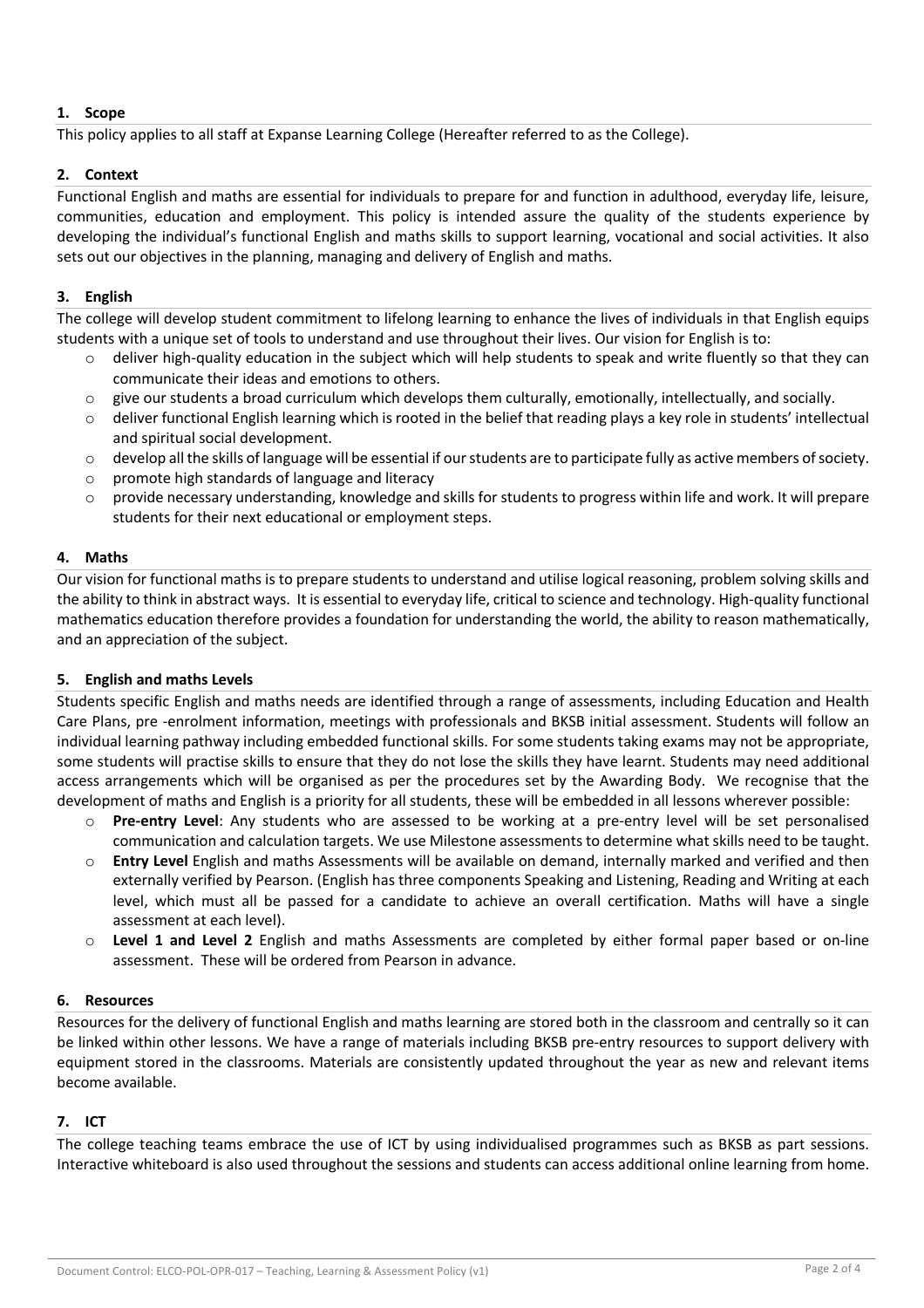#### **8. Reporting**

Students and families receive termly written feedback which includes a summary of their effort and progress in English and maths throughout the year.

#### **9. Marking**

All work is marked, and comments are written in books in line with the Expanse Marking policy. We always encourage our students to read these comments and where possible add their own input. (Please refer to '*ELCO-POL-OPR-009 - Marking and Assessment Policy and Procedure*')

#### **10. Student entitlement**

Expanse will provide English and maths opportunities for students including opportunities to communicate and calculate to a level above their entrance level at initial assessment with the opportunity to develop up to Level 2 where appropriate:

- o Student will be offered an effective and robust initial assessment.
- o Student will have their needs identified on an Individual Learning Plan
- o English and maths will be delivered in context of student programme and needs

#### **11. Expanse College commitment**

We are committed to providing opportunities for students to develop functional English and maths beyond their level at entry to the organisation through a whole- organisational approach. Heads have overall responsibility for the curriculum, quality assurance, administration and management of operational delivery for staff in relation to English and maths:

- $\circ$  To define support systems (managerial, resources, students support, staff development)
- $\circ$  To define procedures for a robust initial assessment, review and continual monitoring of progress using BKSB software.
- o To effective internal verification and moderation
- $\circ$  To ensure clear communication and to define procedures for sharing good practice
- $\circ$  To meet the standards set by JCQ in terms of assessment, moderation and examination processes
- $\circ$  To ensure non accredited students benefit from relevant communication and calculation targets

#### **12. Heads**

- $\circ$  Oversee implementation and effective delivery of English and maths programmes
- o Ensure effective use of Initial Assessment results to inform learning pathway and support required
- $\circ$  Effective administration registration, assessment, access arrangements, examinations, certification
- o Oversee quality assurance
- $\circ$  Monitor progress and achievement rates and effectiveness of English and maths
- o Actively promote an inclusive and thriving learning environment for students
- $\circ$  Ensure English and maths is positively promoted and embedded within programme pathways
- o Ensure teaching teams maximise cross curricular opportunities to teach English and maths

#### **13. Teachers and Teaching Assistants**

- $\circ$  Provide high quality innovative teaching and learning that inspires and challenge all students to extend knowledge and skills
- o Have high expectations and targets for achievement at programme level to motivate students
- o Manage student progress
- $\circ$  Provide regular supportive feedback so students understand how to improve following an assessment of their learning
- o Plan schemes of work and assessment in line with functional English and maths standards
- o Develop teaching, learning and assessment practice through reflection and evaluation of sessions
- $\circ$  Effective administration registration, assessment, access arrangements, examinations, certification

#### **14. Quality Assurance**

Quality Assurance of functional English and maths will be completed via Programme Review, Standardisation and Observation of Teaching and Learning; consistency/standardisation will be addressed through the following:

- o Discussions and co-ordination within delivery teams
- o Through the work of external bodies
- o Peer observations
- o Quality Assurance checks